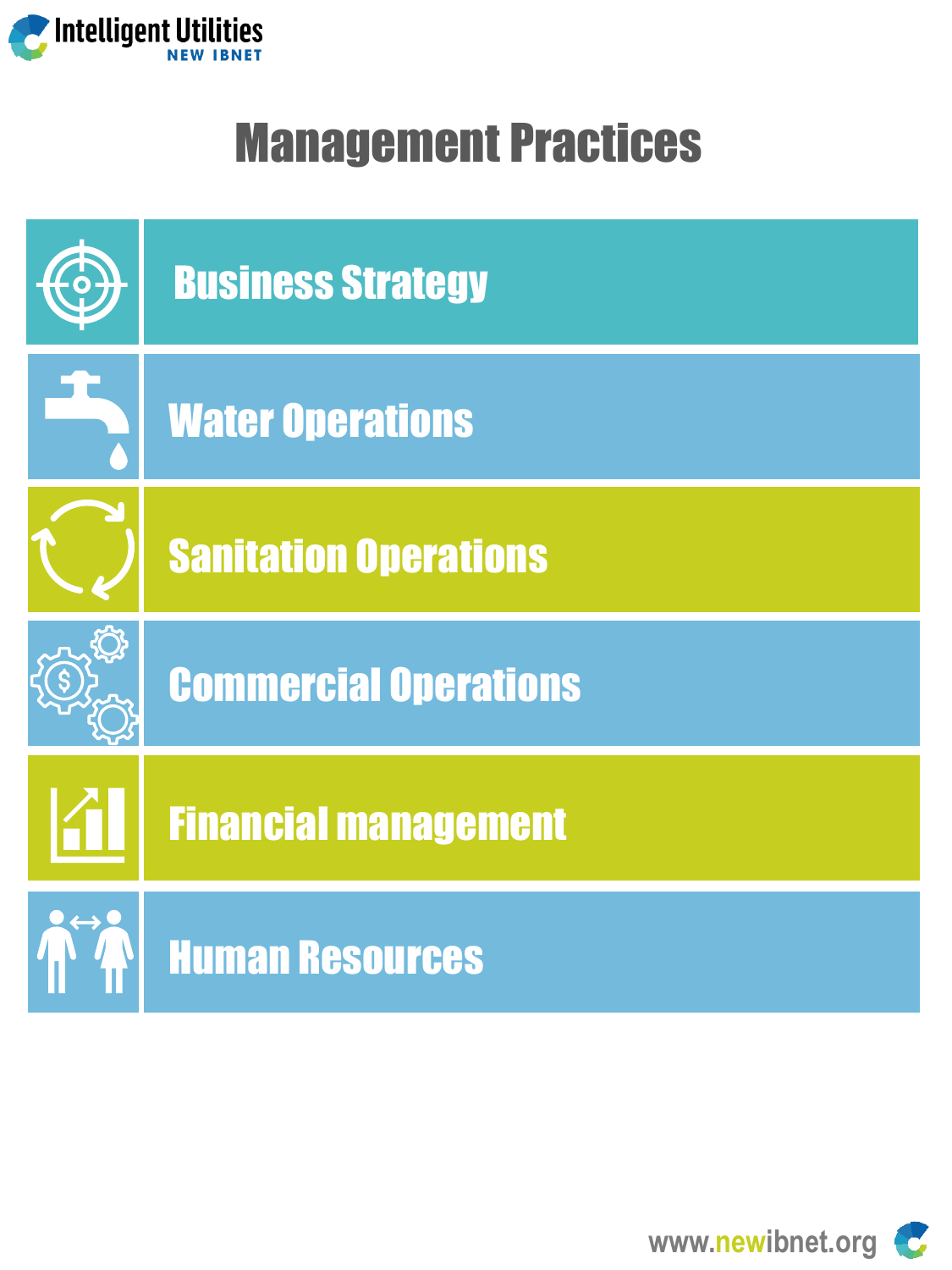

|                | Area                                                      | Low                                                                                                                                                                                | Low-Medium                                                                                                                                                                                                             | <b>Medium</b>                                                                                                                                                                                  | Medium-High                                                                                                                                                                                                         | <b>High</b>                                                                                                                                                                                                                                                                                                                                                                               |
|----------------|-----------------------------------------------------------|------------------------------------------------------------------------------------------------------------------------------------------------------------------------------------|------------------------------------------------------------------------------------------------------------------------------------------------------------------------------------------------------------------------|------------------------------------------------------------------------------------------------------------------------------------------------------------------------------------------------|---------------------------------------------------------------------------------------------------------------------------------------------------------------------------------------------------------------------|-------------------------------------------------------------------------------------------------------------------------------------------------------------------------------------------------------------------------------------------------------------------------------------------------------------------------------------------------------------------------------------------|
| 1 <sup>1</sup> | <b>Strategy and</b><br><b>Business</b><br><b>Planning</b> | We do not have a<br>strategy document or a<br>business plan.                                                                                                                       | We do have a general<br>to go in the coming<br>years - perhaps in the<br>form of a vision<br>document - but no<br>detailed strategy or<br>business plan.                                                               | We do have a strategy<br>idea for where we want and/or business plan and<br>they include specific goals<br>well as lay out the pathway<br>and resources in how to<br>get there.                | We do have a detailed<br>strategy and/or business plan and/or business plan, and we<br>and criteria for assessing<br>that we want to achieve, as progress towards our goals.                                        | We do have a detailed strategy<br>regularly assess progress and<br>adjust our plans accordingly.                                                                                                                                                                                                                                                                                          |
| $\overline{2}$ | <b>Target</b><br><b>Setting</b>                           | We do not set specific<br>business targets, neither financial and/or<br>financial or operational oroperational targets.<br>otherwise.                                              | We set some basic                                                                                                                                                                                                      | We set targets for all<br>relevant areas of our work, business areas, including<br>including financial,<br>operational, human<br>resources, and so on.                                         | We set targets for all relevant<br>short term goals and long-<br>term goals, and they are<br>grounded in solid analysis -<br>economic and technical.                                                                | The targets that we set - across all<br>relevant areas, grounded in<br>economic and technical analysis -<br>are clearly defined, communicated<br>broadly, and everyone<br>understands whether their units<br>and other units are performing<br>well.                                                                                                                                      |
| $\overline{3}$ | erformance<br><b>Monitoring</b>                           | We donot document,<br>track, review visibly most performance based on and have a clearly set<br>of our performance<br>based on indicators -<br>with the exception of<br>(ADD HERE) | We track our<br>formats such as<br>regular meetings and<br>discussions.                                                                                                                                                | We track our performance<br>[##] indicators or other process for improvements<br>when problems occur.                                                                                          | We track our performance<br>and hold meetings to discuss<br>and agree on how to<br>improve.                                                                                                                         | We track our performance, agree<br>how to improve, and monitor<br>whether improvements happen or<br>not. If there are no improvements,<br>the persons in charge will be held<br>responsible.                                                                                                                                                                                              |
| $\overline{A}$ | Data<br>Management                                        | For managing our data,<br>our staff mostly use<br>spreadsheets that are<br>saved individually and<br>not connected across the integration, such as a<br>organization.              | Within some of our<br>business units (more<br>than one), we deploy<br>systems for data<br>customer care system,<br>or a financial<br>management system.<br>These systems are<br>where we store and<br>manage our data. | For our data systems, we<br>deploy occasionally or<br>always checks for<br>consistency and integrity,<br>making sure that data is<br>not outdated, lost,<br>mistakenly overwritten,<br>etc.    | integrated across the<br>organization and there is a<br>person or a group at the<br>appointed to have<br>accountability for data<br>management.                                                                     | Most of our data systems are We have a data management<br>strategy that drives our integrated<br>data management system,<br>ensures there is a redundant back-<br>leadership/management levellup system, secure and relying on<br>cloud services, and the various<br>dimensions of our data<br>(commercial, financial, operational,<br>etc.) can easily be connected or<br>are connected. |
| $\overline{5}$ | Water<br><b>Operations</b>                                | We measure the extent<br>of Non-Revenue Water<br>in our operations.                                                                                                                | We do know the<br>causes/drivers of the<br>Water and where it<br>occurs e.g., technical<br>losses in the pipes<br>due to poor<br>maintenance or and/or water lost.<br>poor equipment) or<br>commercial losses.         | We know the<br>causes/drivers of Non-<br>extent of Non-Revenue Revenue water and have.<br>for some of the most<br>relevant areas, developed<br>a strategy and plans to<br>reduce the amount of | We have a strategy to<br>manage and reduce Non-<br>Revenue Water, including<br>required capital investments<br>and operating activities, and<br>we implement and monitor<br>mplementation of our plans<br>egularly. | We have a strategy to manage<br>and reduce Non-Revenue Water,<br>including required capital<br>investments and operating<br>activities, and we implement and<br>monitor implementation regularly,<br>and we specifically highlight our<br>improvements - or lack thereof - in<br>our reports to the general public.                                                                       |